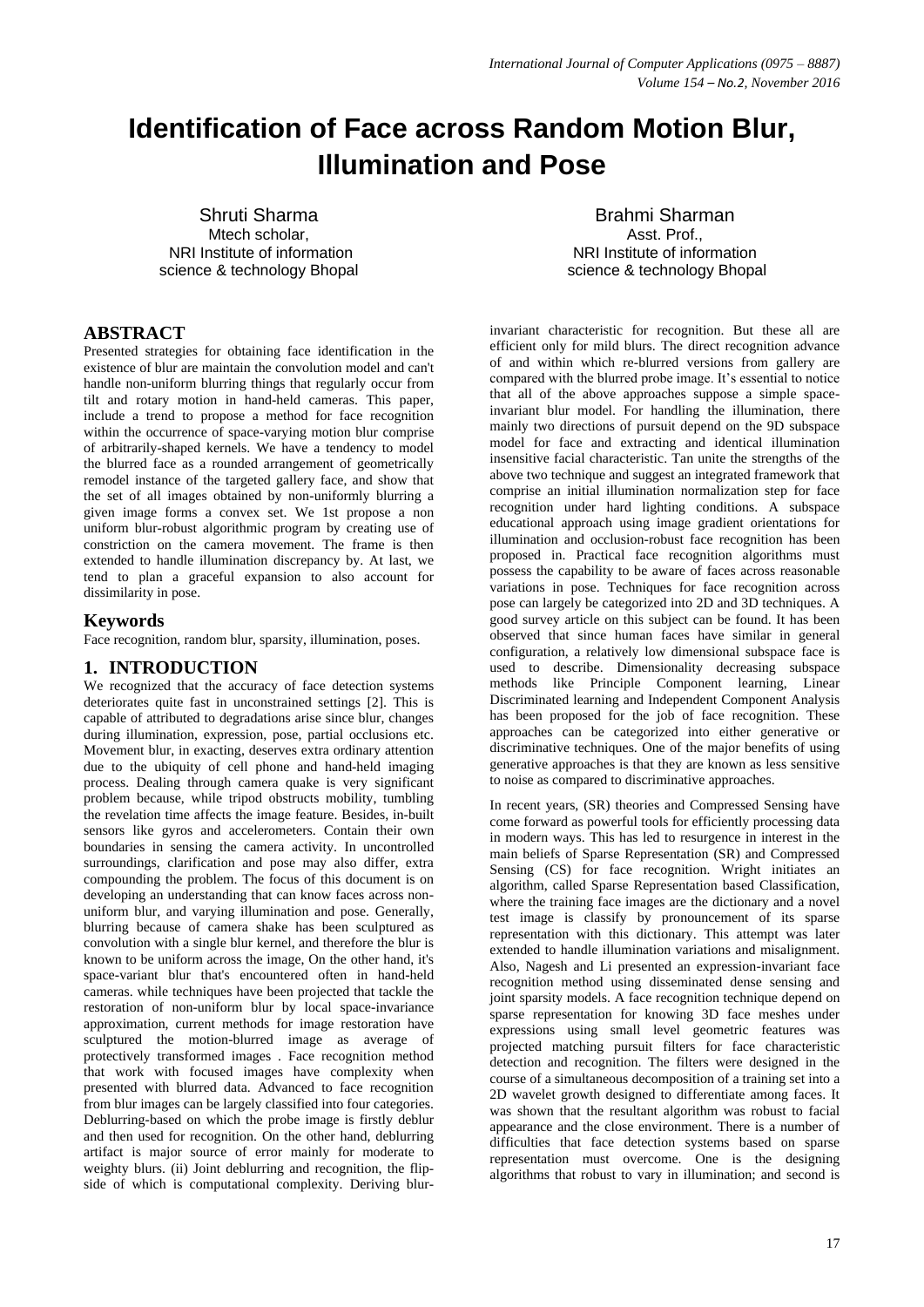that algorithms need to competently scale as the number of people enrolled in the scheme increases. In some of the above advanced, the challenge mentioned above are met by collecting a set of images of each one person that spans the space of expected variations in illumination. The SRC approach recognizes faces by resolving an optimization difficulty over the set of images enrolled into the database. This clarification trades robustness and size of the database adjacent to computational efficiency. In this document, we present an algorithm to execute face recognition diagonally varying illumination and pose depend on learning low sized class specific dictionaries1. Our process consists of two main stages. In first stage, given training samples from every class, class specific dictionaries are trained with some set number of atoms 2. In second stage, a novel test face image is expected onto the span of the atoms in each well-read dictionary. The residual vectors after used for classification. in addition, assuming the Lambertian reflectance model for surface of a face, we incorporate a relighting approach inside our framework so that we are able to add many elements to gallery and robustness to the illumination and pose changes can be recognize. In this setting, as will be apparent, our technique has the capability to identify faces even when only a single or a a small number of images are make available for training.

## **2. LITERATURE SURVEY**

Abhijith Punnappurath et.al. [1] "Face Recognition across Non Uniform movement Blur, Illumination, and Pose" presented, technique can"t handle non-uniform blurring situations that often arise from rotations and tilts in hand-held cameras. In this document, we propose a technique for face identification in the existence of space-varying activity blur consist of arbitrarily-shaped kernel. We mold the blurred face resembling a convex combination of geometrically changed instances of the focused portico face, and make clear that the set of all the images achieve by non-uniformly blurring a specified image forms a convex set. Firstly we propose a non uniform blur-robust algorithm by making using of the supposition of a sparse camera trajectory in the camera movement space to construct an energy function with l1-norm limitation on the camera shift. The structure is then extended to handle illumination dissimilarity by exploiting the fact that the set of all images get from a face image by non-uniform blurring and changing the illumination forms a bi-convex set. In Result, we suggest a well-designed extension account for variation in pose. We proposed a methodology to execute face recognition under the joint effects of non-uniform blur, and pose, illumination. We show that the set of images get by nonuniformly blurring a given image which using the TSF model is convex set specified by the convex hull of distorted versions of the image. Capitalizing on this outcome we initially planned a non-uniform motion blur-robust face recognition algorithmic rule NU-MOB. We have a tendency to then show that the set of all images get from a given image by non-uniform blurring and alter in illumination forms a biconvex set, and used this outcome to develop our non-uniform movement blur and illumination-robust algorithm rule MOBIL. We then complete the likely of MOBIL to handle non-frontal face by transform the gallery to new pose. We establish the supremacy of this technique called MOBILAP over modern techniques. Wide experiments were known on synthetic as well as real face data. The restriction of our approach is that important occlusions and large change in facial expressions can"t be handled.

Rob Fergus et. al. [2] "Removing Camera Shake from a solo Photograph" Camera shake for the duration of exposure leads to object image blur and ruins many photographs. Conservative blind deconvolution methods normally presume frequency-domain limitation on images, or excessively simplified parametric forms for the movement path during camera shake. Actual camera motions can follow complicated paths, and a spatial domain prior can improved maintain visually salient image characteristics. We bring in a method to remove the effects of camera shake from badly blurred images. The technique assumes a uniform camera blur over the image and insignificant in-plane camera rotation. In sort to guess the blur from camera shake, the user must specify an image area with no saturation effects. We explain results for a range of digital photographs taken from personal photo album. There are a several common photographic effects that we do not clearly model, including object motion, saturation, and compression artifacts. Including these factors into our model be supposed to improve robustness. Currently we suppose images to have a linear tone scale, once the gamma improvement has been eliminated. However, cameras typically have a slight sigmoid shape to their tone response curve, so as to expand their energetic range. Ideally, this nonlinearity would be disinterested, perhaps by estimating it during inference or by determining the curve from a sequence of bracketed exposures.

Qi Shan et. al. [3] "High-quality Motion Deblurring from a single Image" We present a new algorithm for removing motion blur from a single image. Our method computes a deblurred image with a combined probabilistic model of both blur kernel estimation and unblurs image restoration. We present an examination of the causes of common artifacts found in current deblurring methods, and then introduces several novel conditions inside this probabilistic model that are inspired by our analysis. These terms include a model of the spatial randomness of noise in the blur image, as well a novel local smoothness earlier that reduces ringing artifacts by constraining contrast in the unblur image wherever the blurred image exhibits low contrast. Lastly, we describe a wellorganized optimization scheme that exchange between blur kernel estimation and unblurred image restoration until junction. As a outcome of these steps, we are able to produce high quality deblurred outcome in low working out time. We are even capable to produce results of similar quality to method that need additional input images outside a single blurry photograph, and to technique that require additional hardware. We have projected a novel image deconvolution technique to eliminate camera movement blur from a single image by decrease errors caused by inexact blur kernel estimation and image noise. We introduce a combined framework to solve both blind and non blind deconvolution troubles. Our major assistance is an effective model for image clatter that accounts for its spatial allocation, and a local prior to restrain ringing artifacts. These two models interrelate with each other to advance unblurred image assessment even with a very simple and imprecise initial kernel after our superior optimization process is functional.

Raghuraman Gopalan et.al. [4] "A Blur-robust Descriptor with application to Face Recognition" perceptive the cause of blur is an significant problem in unconstrained visual analysis. We deal with this problem in the context of image-based identification, by a fusion of image-formation models, and disparity geometric tools. At First, we discuss the space spanned by blur versions of an image and then in certain supposition, present a differential geometric examination of that space. completely, we create a subspace resultant from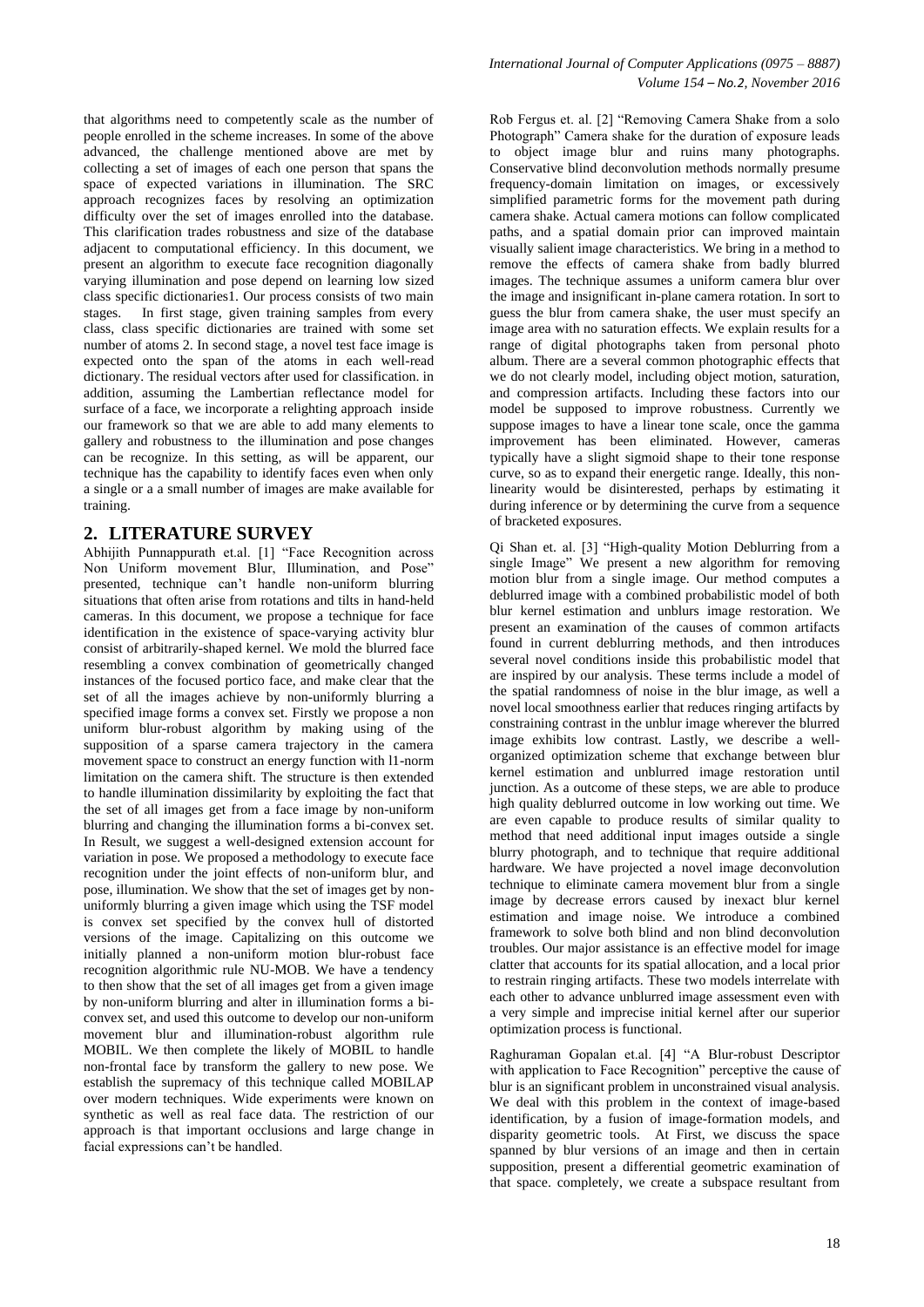convolution of an image with a entire set of ortho normal basis functions of a pre-define maximum size, and show that the equivalent subspaces created from a fresh image and its blurred versions are equivalent under the ideal case of zero noise, and some suppositions on the property of blur kernels. Then we study the realistic utility of this subspace demonstration for the problem of direct identification of blurred faces, by screening the subspaces as point on the Grossmann manifold and present techniques to perform identification for condition where the blur is both spatially varying and homogenous. We empirically examine the effect of noise, as well as the existence of other facial variation in between the gallery and probe images, and offer comparisons with offered approaches on ordinary datasets. We explain that the subspace resultant from convolutions of an image with a total set of orthonormal basis functions that could characterize the blur kernel is invariant to blur under some statement, and it can account for more common classes of blur unlike other invariants. We then calculated the utility of this invariant for the problem of direct identification of faces, using procedure that account for their underlying non-Euclidean geometry, and observed an enhanced performance over added presented deblurring-based and invariant-based approaches. From the point of sight of performing robust face identification under unimpeded settings, it is attractive to study the incorporation of explicit formulations of other facial variations such as lighting and pose, by this blur-invariant.

Vishal M. Patel et. al. [5] "Dictionary-based Face identification under uneven Lighting and Pose" a face recognition algorithm depend on simultaneous sparse estimation under varying illumination and pose. A dictionary is well-read for each class based on given training model which reduced the demonstration error with a sparseness constraint. A new test image is expected onto the span of the atoms in each well-read dictionary. The resultant residual vectors are then use for arrangement. To hold the variations in lighting circumstances and pose, an image relighting method based on pose-robust albedo assessment is used to generate multiple frontal images of the identical person with uneven lighting. As an effect, the proposed algorithm has the capability to recognize human faces with high accurateness even when only a single or a very few images per person are offered for training. The efficiency of the projected method is demonstrated using openly available databases and it is made known that this technique is well-organized and can perform extensively better than many competitive face identification algorithms. We have projected a face recognition algorithm based on dictionary learning technique that is robust to change in lighting and pose. This brings about using a relighting advance based on robust albedo judgment. Different experiments on popular face identification data sets have shown that our technique is proficient and can execute significantly better than many competitive face identification algorithms.

#### **3. METHOD**

Images of the same person can differ significantly due to variations in illumination conditions. Therefore, the performance of most accessible face recognition algorithms is highly sensitive to illumination deviation. In this section, we initiate a relighting technique to deal with this illumination difficulty. The thought is to capture the illumination circumstances that may occur in the experiment sample in the training samples

#### **3.1 Albedo estimation**

Presuming the Lambert and reflectance model for the facial

surface, one is able to relate the surface normals, albedo and the strength image by an image creation model. The diffused

part of the surface reflection is specified by  

$$
x_{i,j} = \rho_{i,j} \max(n_{i,j}^T s, 0)
$$
(1)

Where  $x_{i,j}$  is the pixel intensity at the position  $(i, j)$ , s is light source direction,  $\rho_{i,j}$  is surface albedo at position (i, j), where  $n_{i,j}$  is the surface normal of the equivalent surface point and 1  $\leq i \leq 1, 1 \leq j \leq q$ . The max function in (10) account for the creation of attached shadows. Ignore the close shadows, (1)

can be linearized such as  
\n
$$
x_{i,j} = \rho_{i,j} \max(n_{i,j}^T s, 0)
$$
\n
$$
\approx \rho_{i,j} n_{i,j}^T s
$$
\n(2)

Let  $n_i^{(0)}$  $n_{i,j}^{(0)}$  and s<sup>(0)</sup> be the primary values of the surface normal and illumination direction. These initial values be able to be domain needy average values. The Lambertian supposition impose the following limitation on the initial albedo

$$
\rho_{i,j}^{(0)} = \frac{x_{i,j}}{n_{i,j}^{(0)} \cdot s^{(0)}}
$$
\n(3)

Where "..." denotes the typical dot product operation. Using (2),

equation (3) can be rewrite as  
\n
$$
\rho_{i,j}^{(0)} = \rho_{i,j} \frac{n_{i,j} . s}{n_{i,j}^{(0)} . s^{(0)}} = \rho_{i,j} + \frac{n_{i,j} . s - n_{i,j}^{(0)} . s^{(0)}}{n_{i,j}^{(0)} . s^{(0)}} \rho_{i,j}
$$
\n
$$
= \rho_{i,j} + \omega_{i,j} \qquad (4)
$$

Where

$$
\omega_{i,j} = \frac{n_{i,j} \cdot s - n_{i,j}^{(0)} \cdot s^{(0)}}{n_{i,j}^{(0)} \cdot s^{(0)}} \rho_{i,j}
$$

This can be view as a signal assessment problem where ρ is the creative signal;  $\rho(0)$  is the degraded signal. The signal dependent noise is ω. By using this model, the albedo can be projected using the method of lowest mean squared error standard. Then, using the projected albedo map, one can produce new images for a given light source direction using the image creation model in (1). This be able to be done by combine the estimated albedo map and light source direction with average facial details.

#### **3.2 Image relighting**

It has been originate that the set of images in all possible illumination circumstances can be well approximated by a 9 dimensional linear subspace. Depend on this result, Lee showed that there exist a pattern of 9 light source directions such that the subspace created by the images taken under these nine sources is efficient for recognize faces under a extensive range of lighting conditions. The nine prespecified light source guidelines are given by

$$
\varphi = \{0, 49, -68, 73, 77, -84, -84, 82, -50\}^{\circ}
$$
  

$$
\theta = \{0, 17, 0, -18, 37, 47, -47, -56, -84\}^{\circ}.
$$
  
Therefore, the image pattern equation can be re-written as

the image pattern equation can be re-written as  
\n
$$
x = \sum_{i=1}^{9} a_i x_i
$$
\n(5)

Where  $x_i = \rho_{max}(n^T s_i, 0)$  and  $\{s_1, \dots, s_9\}$  are the pre specific